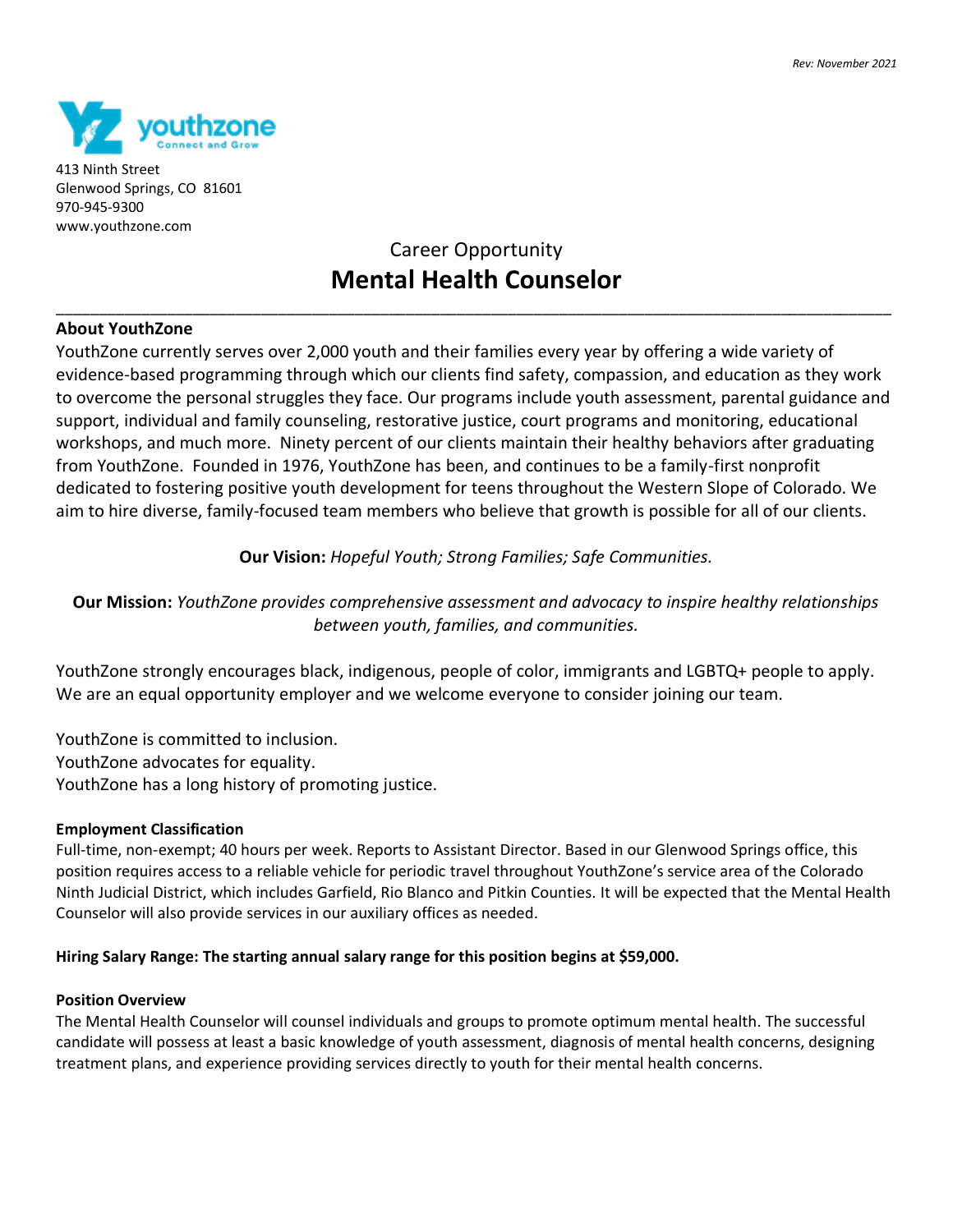Working with youth often demands a strong ability to monitor and track many different parts of their treatment and current functioning. Mental Health Counselors at YouthZone must be able to handle several tasks at once in a calm, organized fashion. They also must be patient, flexible, and adapt well to fluctuating needs. It is also helpful to be able to collaborate with parents and other providers. Mental Health Counselor documents all counseling sessions, groups, and other client interactions on YouthZone's charting database. Consults, coordinates, and collaborates with Clinical Director, Youth Advocates, administrative staff and Program Coordinators. Works with a diverse client population in a variety of treatment approaches and settings.

# **Essential Functions, Responsibilities and Abilities of the Mental Health Counselor at YouthZone**

- Conduct intakes and initial needs assessments.
- Identify clients who could benefit from Behavioral Health services and coordinate with Direct Service Team to provide those services.
- Connect with referred clients skillfully and effectively.
- Employ principles of trauma-informed care with all clients.
- Provide Individual, family or group therapy.
- Provide psychoeducation in all areas of behavioral health.
- Accurately chart and enter data in the YouthZone database (Salesforce).
- Effectively and efficiently consult with all Direct Service providers at YouthZone. This includes team-based behavioral health care, and coordination of care principles.
- Provide excellent customer service to partner agencies, co-workers, community and clients.
- Refer clients to appropriate community agencies, as warranted.
- Abide by confidentiality guidelines and HIPAA compliance standards.
- Active involvement in clinical supervision meetings and Direct Service staffing to ensure continuity of care and ongoing program improvement.
- Responsible for community outreach, networking, and resource development.
- Conduct staff training as requested by the Clinical Director.
- Employ interpersonal and communication skills to develop and maintain effective working relationships with all internal and external stakeholders.
- Ability to organize and prioritize workload in an often-hectic environment with frequent interruptions.
- Ability to work in a cooperative and collaborative manner within a clinical team setting.
- Ability to follow and implement direction as provided by the Clinical Director or Executive Team member.
- A working knowledge of individual, group, family, and crisis treatment approaches and their application to clients experiencing emotional and behavioral difficulties.
- Knowledge of mental illness, and psychopathology and associated treatment modalities.
- Working knowledge of Colorado Revised Statutes 27-10 (Mental Health Code).
- Knowledge of local community health and mental health resources.

#### **Education, Training and Experience**

- *Required*: Master's degree in Counseling, Social Work, Psychology, or another human services field.
- *Required:* Licensed in the State of Colorado, or willingness to acquire Colorado Licensure in reasonable timeframe. (Will consider licensure from another state if it can qualify for a Colorado state license.)
	- o *YouthZone will consider providing support for qualified applicants who need supervision hours and/or CE credits relating to Colorado Licensure.*
- *Highly desirable*: Two or more years of experience in a behavioral health field.
- *Required*: Excellent typing and word processing skills.
- *Required*: High proficiency with MS Office programs: Outlook, Word, Excel, and PowerPoint.
- *Highly desirable*: Fluency in Spanish
- *Highly desirable*: Bilingual and/or bicultural Spanish.
- *Highly desirable*: Knowledge of Trauma Informed Care and Motivational Interviewing principles.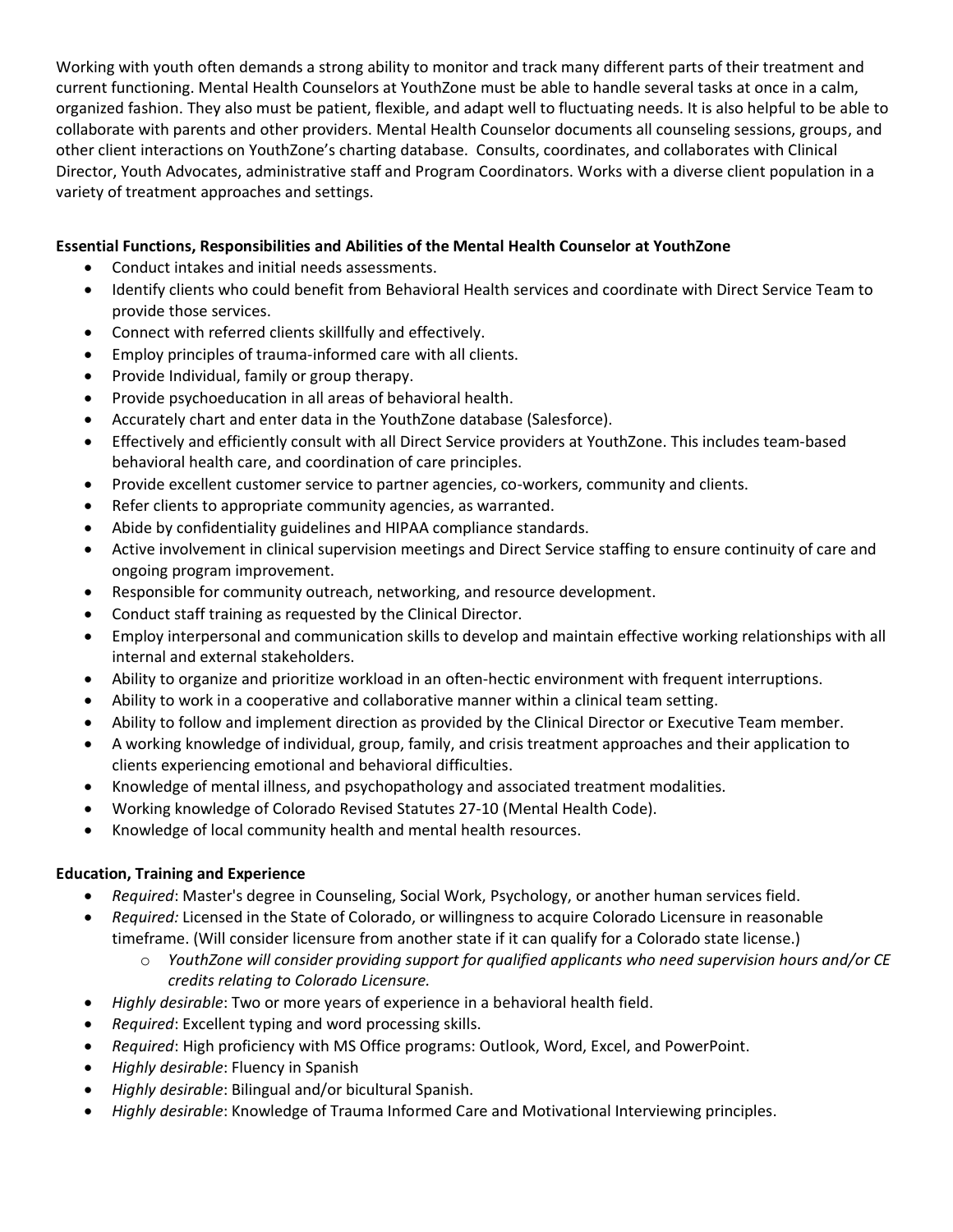# **Working Relationships of Mental Health Counselor at YouthZone**

- Reports to the Assistant Director.
	- o Meet regularly with Assistant Director for employment coaching and support, training and general support of work/life balance.
	- Receives clinical supervision from the Clinical Director.
		- o Meet regularly with Clinical Director to discuss client progress, treatment plans, and overall clinical support.
- Professional and collaborative relationship with all members of Direct Service team.
- Actively participates in Client staffing meetings, direct service team meetings, and trainings.

#### **Other Requirements**

- Participation in a child abuse registry check, fingerprint/Colorado Bureau of Investigation check, driving history check, and drug screen.
- Attend and participate in regular YouthZone direct service staffing meetings.
- Exceptional interpersonal communication skills.
- High proficiency and comfort level with computers and technology, to include word processing, spreadsheets, email, calendar/collaboration operations, and use of cloud-based functions.
- Professional attitude, and courteous manner.
- Exceptional task and time management skills.
- Creativity and strong problem-solving skills.

#### **Required Responsibilities of YouthZone Team Members**

- Establish and nurture key relationships, both internal and external.
	- Serve as an ambassador for YouthZone and its mission throughout the communities we serve.
	- Be prepared to provide accurate information and answer questions about questions about YouthZone's programs, services, and development opportunities. This includes the ongoing Wish List.
- Establish meaningful customer and client relationships.
	- Ability and willingness to work with youth and adult clients with an attitude of respect, compassion and non-judgment.
	- **E** Ability to problem-solve with parents and service providers in order to best support youth.
	- **•** Demonstrate flexibility in scheduling meetings with youth, parents, partners, and stakeholders.
- Maintain administrative responsibilities.
	- Maintain strict compliance with YouthZone operational and safety policies, procedures, and standards.
	- Comply with confidentiality practices, HIPAA guidelines, and mandatory reporting of child abuse and/or neglect.
	- Notify Clinical Supervisor immediately regarding interactions with high-risk clients, and/or emergent situations.
	- Complete all required and requested documentation and reports in a timely manner.
- Participate as a contributing member of the YouthZone Team.
	- Attend and participate in regularly scheduled mandatory meetings.
	- Participate in organizational activities as directed, in order to meet the goals and objectives of YouthZone.
	- Attend and participate in YouthZone fundraising activities and programs, as directed.
	- Uphold YouthZone's Core Values: *We strive to INSPIRE with Integrity, No judgments, Stewardship, and we believe in Possibilities, Inclusiveness, Restoration and Encouragement.*
- Perform any other duties in service to the successful operation of YouthZone as assigned by the Executive Director or Assistant Director.